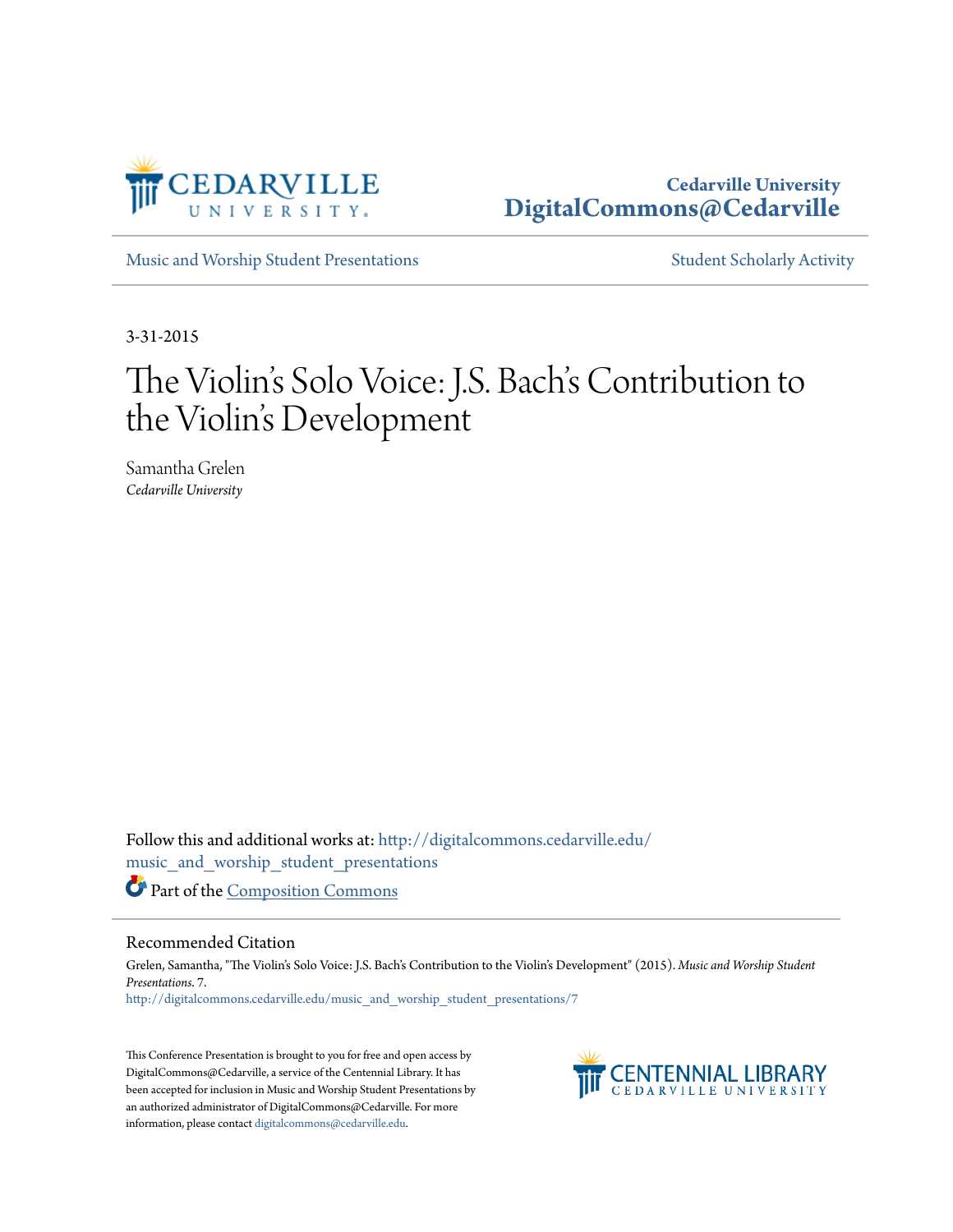The Violin's Solo Voice: J.S. Bach's Contribution to the Violin's Development

The solo violin sonatas and partitas of Bach are a staple of any classical violinist's repertoire. The high technical and artistic ability required to perform these works reflects the growing emphasis placed on instrumental performance during their time of composition. This increased interest was due in large part to the strides made in the violin's development, ushering in with it a completely new method of playing, and therefore a new method of composing for the instrument (Mellers, 17). Bach composed his solo violin works while serving as the kapellmeister in the court of Prince Leopold at Cöthen, which, due to his extraordinary employment circumstances, was one of the happiest professional periods of his life (Headington, 8). The further development of the violin and therefore the growing social acceptance of instrumental music, along with Bach's experience in the court of Prince Leopold in Cöthen, all provided influential contributions to the creation of his violin works--compositions whose influence is still acting on violin works today.

The entrance into the Baroque era was a time of great transition. Coming out of the Renaissance, a point at which the emphasis was strongly on humanism, the Baroque ideals introduced a completely new philosophy in approach of the arts. The importance once placed on quality of communication now became an emphasis on quality of expression. This transition in cultural ideals easily reached the musical level; the former manifesting itself musically through the technique of text declamation, providing for greater clarity and strength of text communication; the latter seeking to present clear musical expression, oftentimes in the absence of text.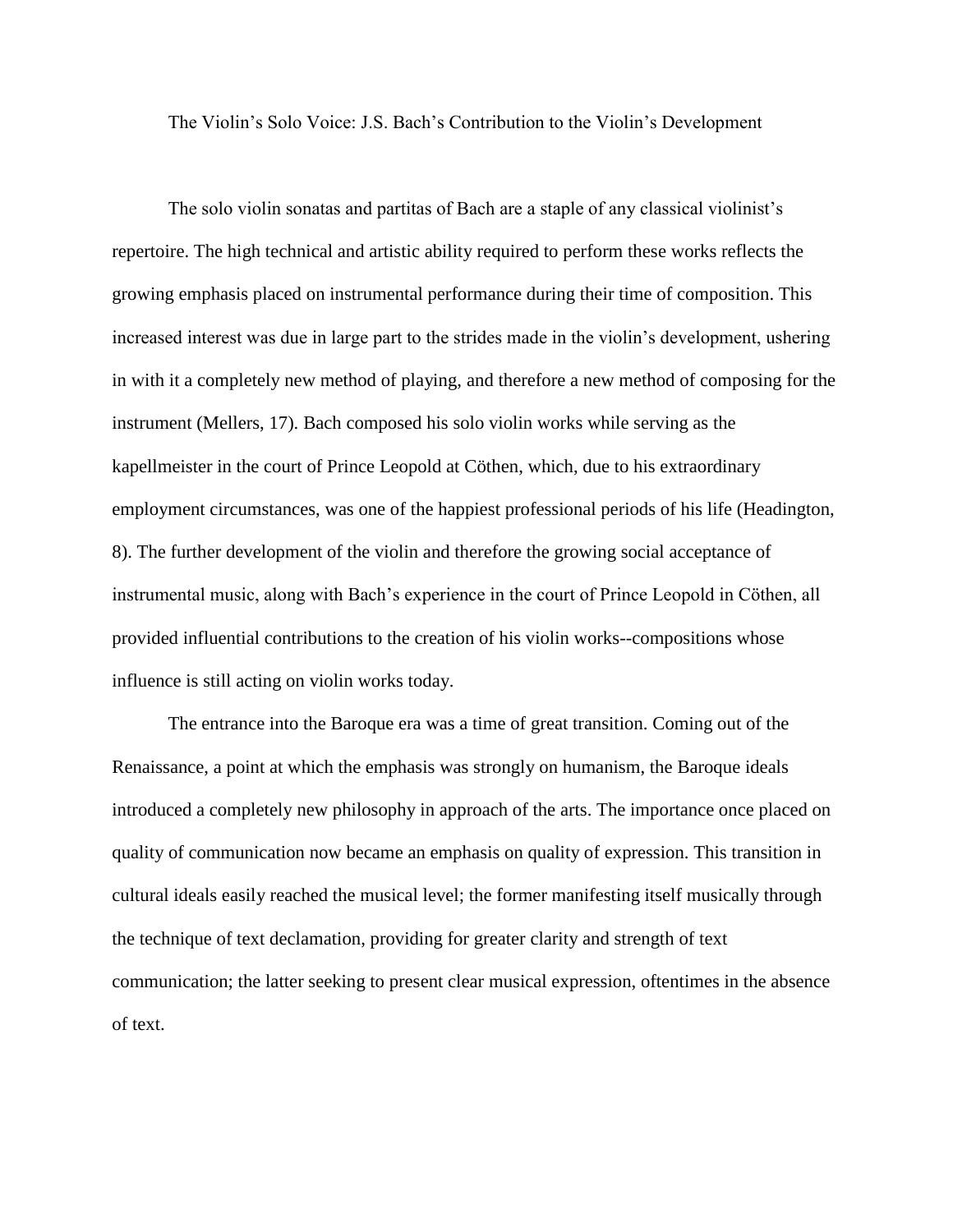As a result of the transition occurring in cultural influences, so there occurred a transition within the instrumental sphere. Leading into the Baroque era, stringed instruments were mostly used as chordal accompaniment, helping to expand the musical potential of vocal works. As this evolution of ideals reached the musical realm, however, one of the areas most strongly affected was instrumental development, particularly the violin (Stowell, 10). Scholars have traced the emergence of the violin as an "expressive and virtuoso solo instrument" to the beginning of the seventeenth century (New Groves, 713). The bow of the seventeenth and early eighteenth centuries featured a highly curved stick, providing for more agility in sounding multiple strings at the same time. Although not a specifically German design, this specific structure is now referred to in some circles as "the Bach bow." The technical abilities of this bow ushered in the improvisatory style for solo violin, found in the preludes and adagios of Bach's sonatas and partitas (Pritchett). This emphasizes a point of musical ornamentation developed at this time, partially as a result of the newest changes to the structure of the bow. Bach approached ornamentation as simply an extension of sustained notes or chords, allowing the sustained notes to continue to sound throughout the entirety of its duration (Schröder, 157). The bow's structure, while providing for strong and accurate attack at the initial sounding of notes, did not allow for the continuity of sound required in notes over a half note in duration, an incapacity that created expressive difficulties in the slower movements of his unaccompanied works. Bach's masterful writing, however, not only made allowances for this limitation of the instrument, but also manipulated it in such a way that created an entirely new exploration of the violin's developing voice. Musicologist Karl Geiringer expressed his opinion of Bach's newly discovered compositional horizons:

> Bach, a born fighter who exulted in overcoming apparently unsurmountable difficulties, succeeded in doing the nearly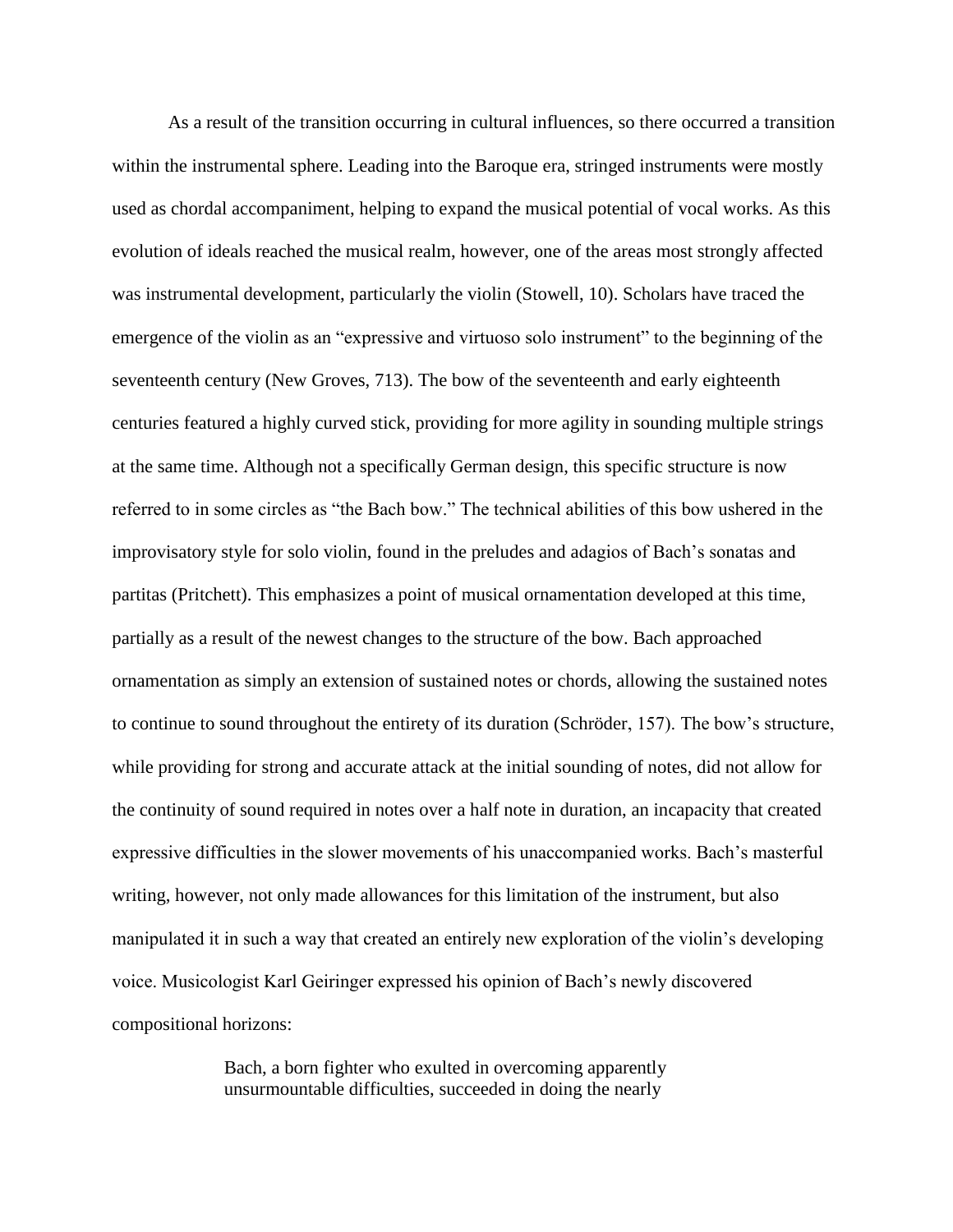impossible: to write four-part and polyphonic variations for an instrument whose very nature seems to exclude such devices. The sonatas and partitas are…typical not only of Bach's personality but of the artistic conceptions of the Baroque era. At that time the walls of houses were occasionally decorated with paintings simulating vistas of wide colonnades and formal gardens. Such embellishments require the working of the inner eye, just as the implied polyphony and rich harmonic texture in Bach's compositions require the co-operations of the inner ear (Geiringer, 353).

Because of this goal, Bach was very particular in regard to the performance of his music, not leaving ornamentation decisions up to the performer. Instead, breaking away from the composition methods of his time, Bach's transcriptions were written in full completion, all embellishments written out by the composer in their entirety (Schröder, 160). This only leaves the performer to make dynamic and rubato decisions in regard to their musical expressivity. The emphasis on Baroque individualism is clearly demonstrated in this new level of musical expression required in the performance of these works. With the provision of fully notated ornamentations, the Baroque performer is free to express personal emotion through their performance. Because the changes in instrumental composition and performance correlated to the changes in society, it is no surprise that these musical evolutions were met with "increased social esteem and artistic credibility" (Stowell, 28). And as the acceptance level increased, so did the musical demand. More positions began opening for composers and music directors, particularly in the royal courts. And this is where Bach's contribution to the solo instrumental world assumed its strongest form.

Bach's bold pioneering musical spirit changed the path of music's development in dramatic ways, and to this day the music we create reflects many of the ideas Bach both conceived and developed. One of his professed ideas on the development of music during his time was that "the musical style and taste have changed for the better." This brings with it "the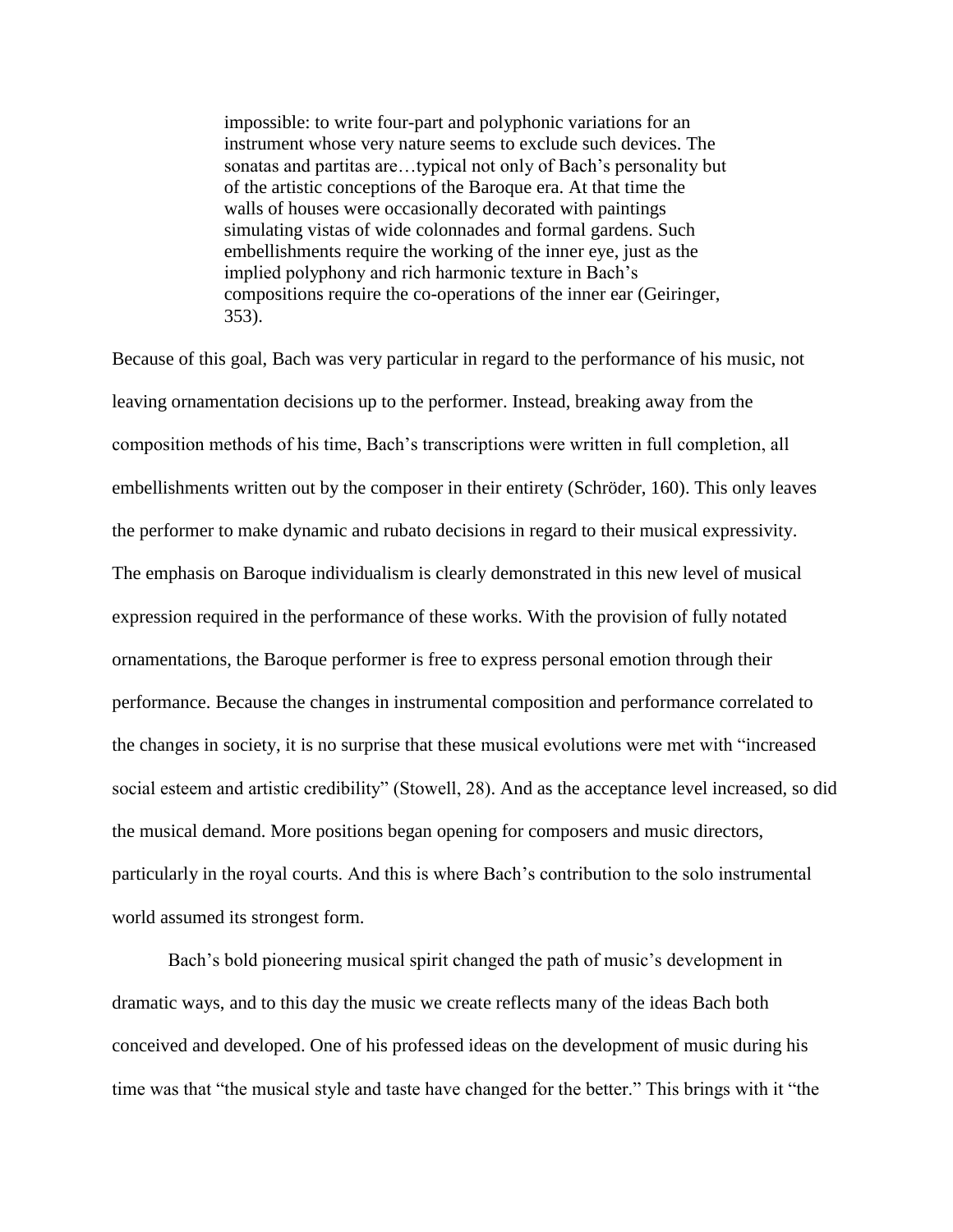obvious implication that Bach associates himself with the latest developments" (Marshall, 25). Living and working in a musical age where the name J.S. Bach is revered as one of the fathers of our current musical tradition, it is difficult to comprehend the strikingly low level of recognition and appreciation Bach's work received during his life and the time immediately following it. However, those who worked closely with him, observing and studying his methods, understood the genius of their mentor. His son Carl Philipp Emanuel and his student Johann Friedrich Agricola were two such advocates of the importance of Bach's work. Bach's obituary, written by Emanuel and Agricola, demonstrated their enthusiasm and vision in regard to his work.

> If ever a composer showed polyphony in its greatest strength, it was certainly our late lamented Bach. If ever a musician employed the most hidden secrets of harmony with the most skilled artistry, it was certainly our Bach. No one ever showed so many ingenious and unusual ideas as he in elaborate pieces such as ordinarily seem dry exercises in craftsmanship. (Wolff, 4)

Bach was hired as kapellmeister by Prince Leopold in 1717 and thus began his residence in Cöthen. Cöthen, as Bach later reflected, proved to be one of his most happy and fulfilling periods of employment. "There I had a gracious prince, who both loved and knew music, and in his service I intended to spend the rest of my life" (Headington, 33). Prince Leopold and Bach were of a similar mindset in regard to music and its importance. Prior to Bach's employment in his court, the Prince established his own court kapelle in 1715. Merely a year later in 1716, this chamber orchestra had grown to a total of eighteen musicians playing strings, winds, and keyboard (Headington, 31). Bach's arrival in the court in 1717 only served to increase the Prince's passion for music, and the two men became quite close during Bach's time in Leopold's employment. This relationship between Prince and music director created an even stronger musical environment within the court. Because of the emphasis and importance Leopold placed on music in his court, it created the ideal situation for Bach to continue composing. Cöthen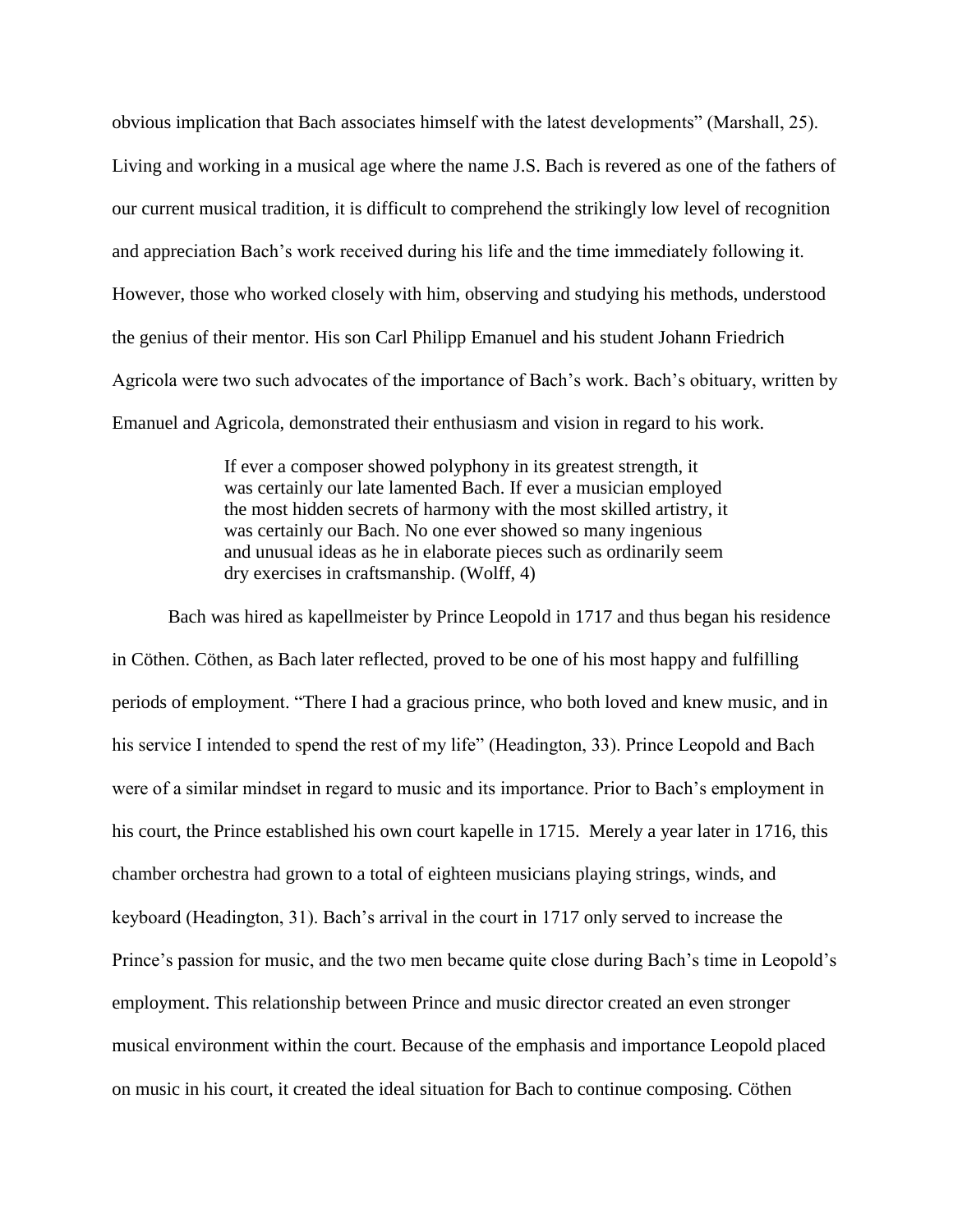provided Bach with the highest possible environment for which to work, and the highest caliber of musicians to perform his pieces. Therefore, his writing was completely uninhibited by the condition of his musical surroundings (Geck, 114). The affluent atmosphere of the court, the companionship Bach found in the Prince, and his happy family situation (after the death of his first wife, he married Anna Magdalena Wilcke, yet another musician who shared and encouraged his passion) also provided ample inspiration for Bach's instrumental writing (Headington, 36).

> Cöthen offers an important example of how [Bach] not only responded to the circumstances in which he found himself at a given time but also pursed step by step his philosophy of musical order. Against this intellectual horizon, we can make an educated guess at the significance of the later years in Cöthen: as conscientiously as Bach fulfilled his duties as kapellemeister, he also gave his creative impulses free rein. (Geck, 112)

In addition to the sonatas and partitas for violin, many of his solo works for other instruments were written while at Cöthen: the *Brandenburg Concertos,* the *French Suites, The Well-Tempered Clavier,* and his solo cello suites (Wolff, 196). The support Bach received as *Kapellmeister* was perhaps one of the highest salaries received by any musician at the time. Answering to no one but the Prince, enjoying the luxuries of court life, and serving as the topranking musician in the court, Bach's situation was one of comfort.

Though Bach's musical and professional circumstances were highly enviable, they were a result of much work in the broader cultural arena. Bach was born in the midst of Germany's recovery from the Thirty Years War, a recovery effort that spanned the entirety of his life. The effects of this civil war manifested themselves as repercussions in the evolving cultural arena. Attempting to establish a strong, thriving community, firmly grounded in the latest explorations into the art world, the fragile German culture reached for the influence of French art, music, and dance. At the time, the French culture, followed closely by the Italian, led the way in artistic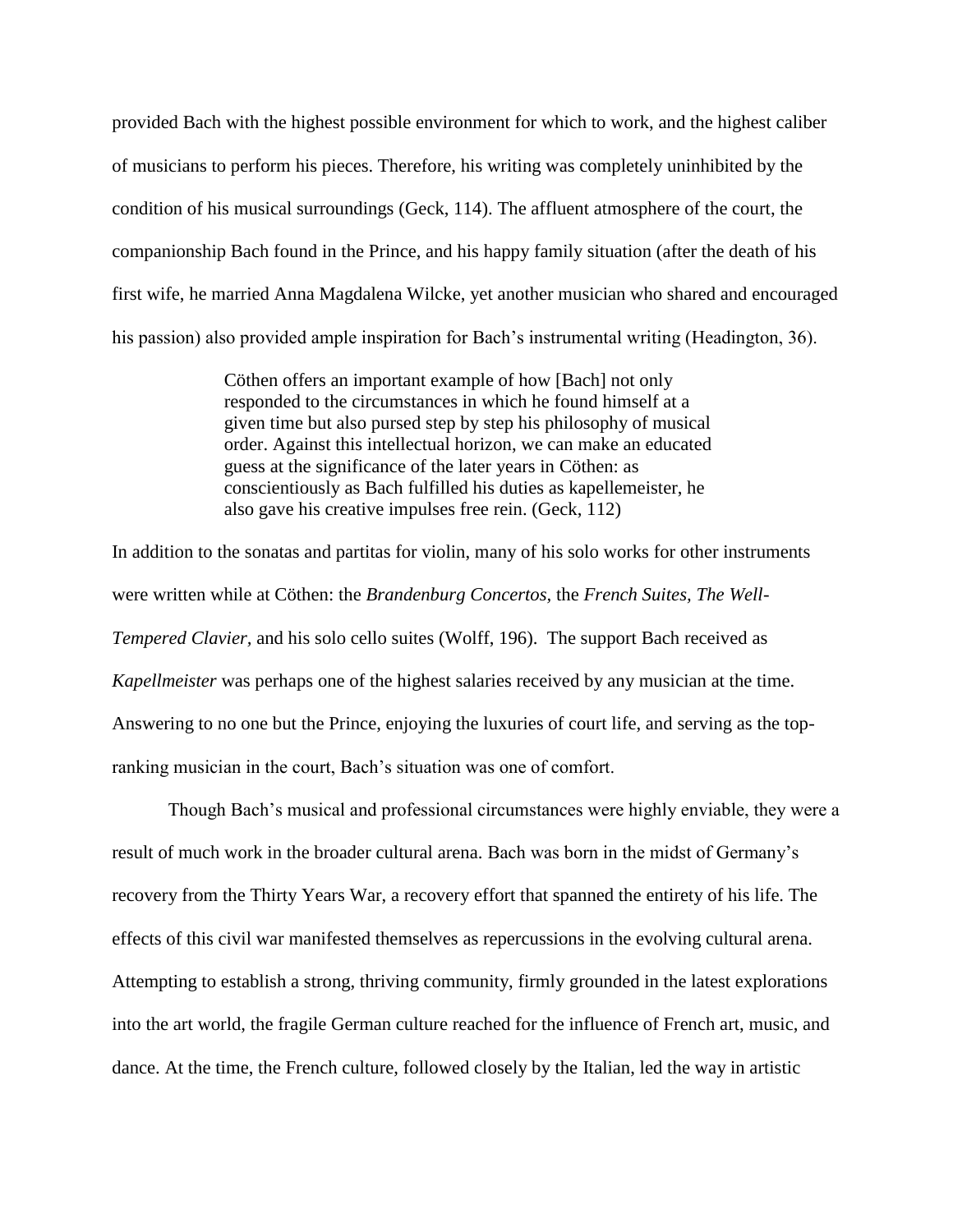development. The goal was to create large, extravagant cultural centers that would stand out above all other cities (Little, 3).

One of the results of this absorption of French culture is a French influence on the dance music of Bach. Essentially, Bach's dance music, including his three partitas for solo violin, is most likely sourced in the French dance tradition. Because of his history of court employment, it is highly probable that Bach not only participated in many dances, but also that he received formal dance training. Scholars have learned that he sustained close friendships with several leading French dance masters, and as a result became quite familiar with their work. Pantaleon Hebenstreit, best known for his virtuosic violin ability, was one of these men. In addition to playing the violin at court dances, he eventually became the dance master at the court of Weissenfels, and later the court of Eisenach. Another of Bach's good friends was violinist, dance master, composer, and conductor Jean-Baptiste Volumier (Little, 14). While the influence of these men on Bach's solo violin works has not been officially documented, it seems impossible that Bach was completely unaffected by his observance of their work, both on the violin and on the dance floor. His three partitas are heavily steeped in the dance tradition, exhibiting the proper form of each of the dance styles he chose to include. Specifically, he remained true to the rhythmic meter of each style of dance, in addition to including nuances related to each, such as syncopation in the bourée (41), counter-rhythms and additional ornamentation in the gavotte (48), and rhythm's tendency to cross the barlines in the courante (115).

Another reason for Bach's focus on secular instrumental works while employed at the court of Prince Leopold was the religious climate of the court at the time. The Prince was Calvinist, therefore the court operated on the principles and traditions of the Calvinist Church. At the time, only Calvinist metrical psalms were considered acceptable music for the Reformed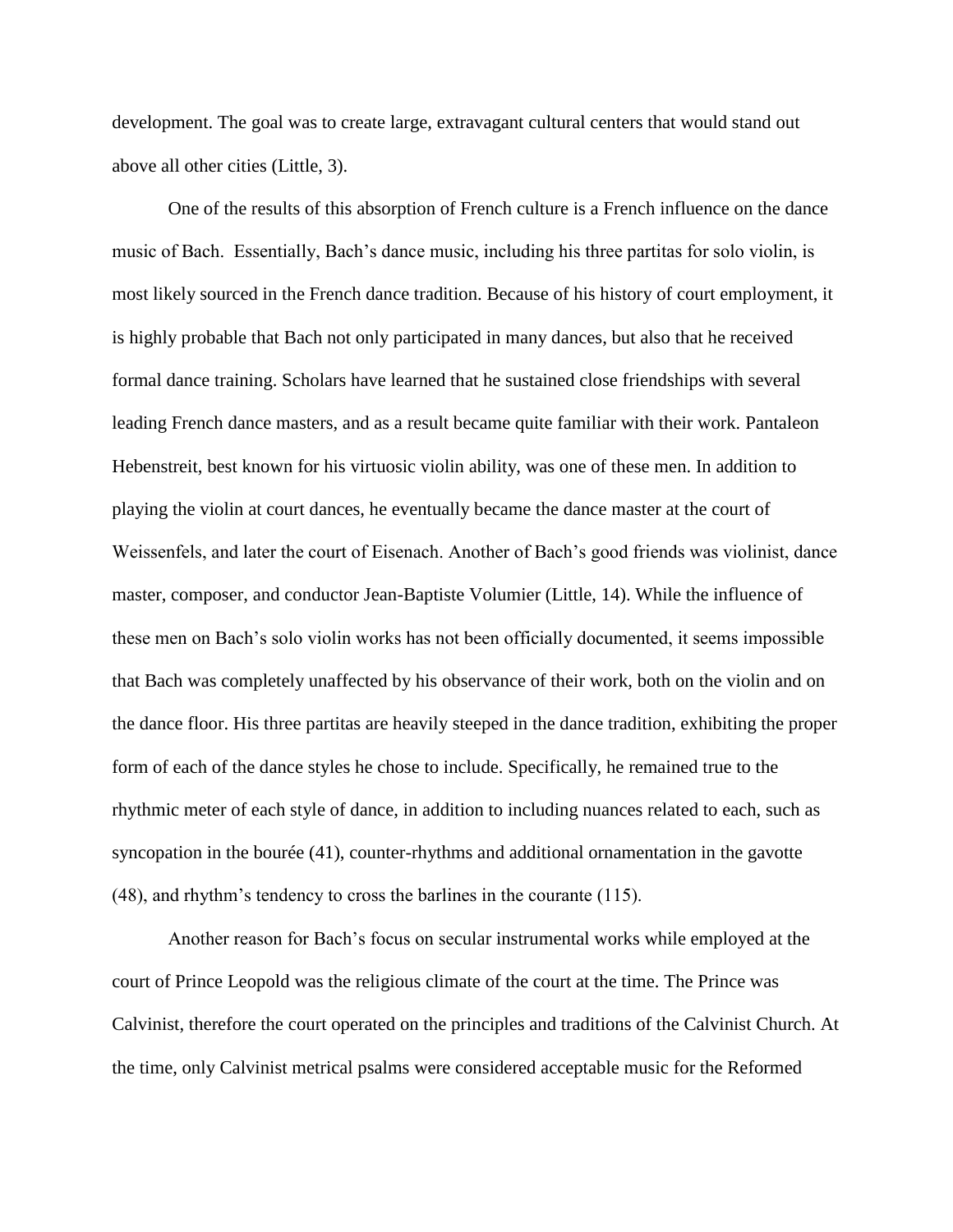Church, therefore Bach's duties as kapellmeister did not include composition of music for the church (Terry, 8). This was the first time in Bach's professional career that he was not bound to the composition of sacred works in the service of a church. This freed him to focus on composing secular instrumental music, which explains the large quantity of these pieces that emerged from this time.

As the violin became the standard chamber instrument in upper class and court musical settings, its versatility in style and sound opened the door for composers to write more solo literature. Until this time, the primary medium of chamber music appeared as some type of solo instrument or ensemble, but always completed by an accompaniment in the form of basso continuo. Although this in itself is not polyphonic writing, the sound it produced provided the listeners with an awareness of a full chordal sound. This established the standard expectation for chamber music of the Baroque period. Bach, one of the first to explore unaccompanied solo instrumental works, reestablished the common perception of solo instruments' capabilities, creating a sound much fuller than formerly expected from a solo instrument. This is one of the distinguishing features of Bach's unaccompanied writing. These works were most likely modeled after popular keyboard polyphony at the time, given the social acceptance with which it was met. His ability to create a multi-voiced polyphony from a single-voice instrument is astounding. A prime example is the fuga from his first sonata in G minor (see Ex. 1). It follows the standard fugue form, opening with the subject stated in a single voice, and in the dominant. Immediately, the subject appears again, in a second voice, and in the tonic, while the original voice continues with a supportive but distinctly different rhythm over the subject. In the next measure, yet another voice is introduced, again in the tonic, but an octave higher. At this point, three voices are present, all emitted by the single solo instrument.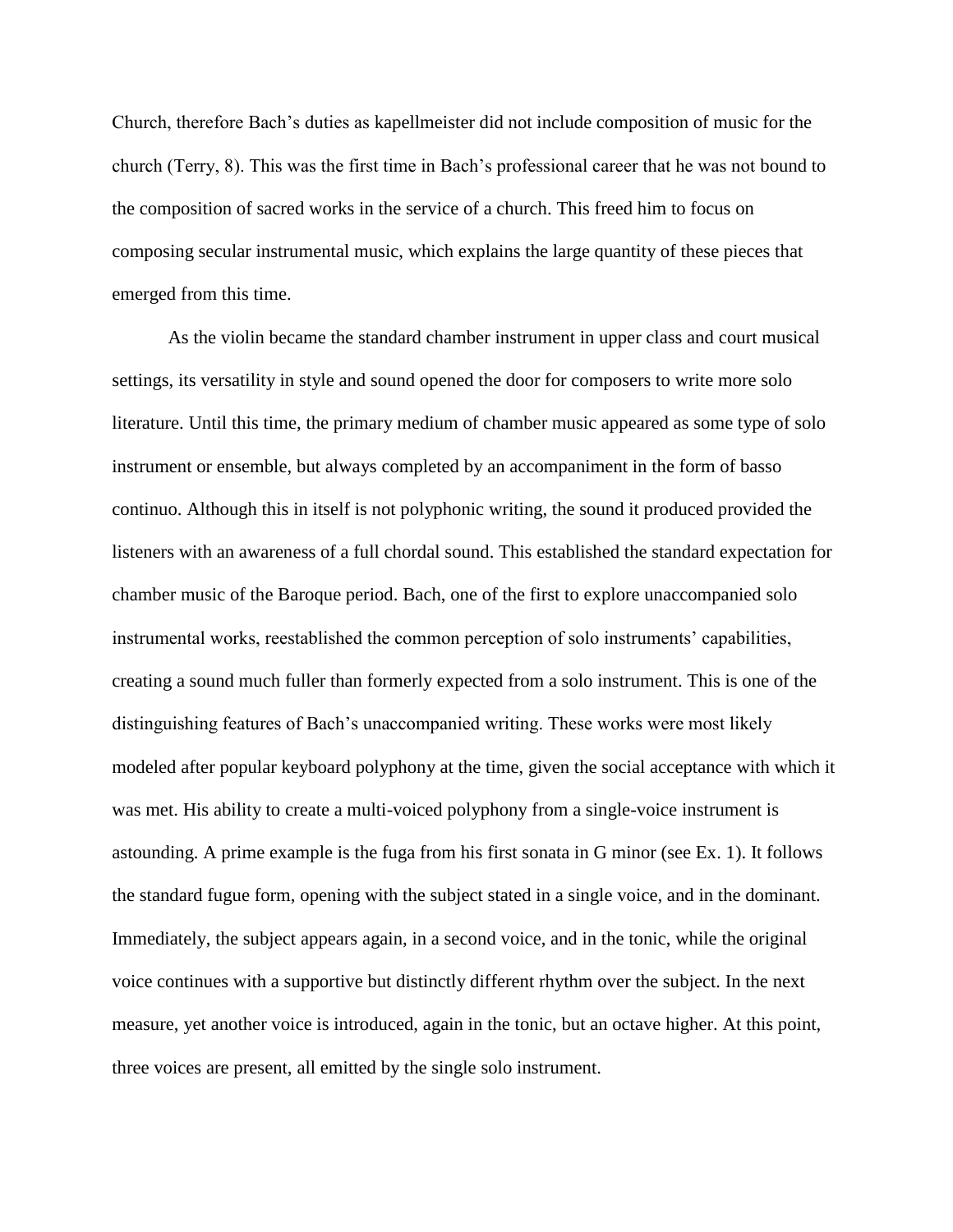QuickTime™ and a TIFF (LZW) decompressor are needed to see this picture.

Ex. 1. Bach, Johann Sebastian. Sonata No.1 in G minor.

Another technique Bach helped to create was the idea of implied polyphony (Davis, 423). While some movements of his unaccompanied solo works, such as the fuga, are obviously polyphonic, others, while following the same aural direction, prove much more difficult to polyphonically identify. The presto from the sonata in G minor is just such a movement, written entirely with a single voice, excepting the cadences that close each section with a chord. However, aurally, this movement provides a sense of polyphony (see Ex. 2). With this use of implied polyphony, Bach creates the feeling of a multi-voiced work. His primary method is the utilization of multiple octaves, with two separate melodies occurring in the different octaves. Rapidly and frequently oscillating between the two melodies and ranges creates the sense of polyphony, as the listener's ear registers the two melodies occurring simultaneously. In the example below, the first note of each group of sixteenths moves up by step, while the following five notes of the group continue the sequence of broken thirds, also moving up the scale. The created aural image is that of a climbing baseline underneath a sequence of broken thirds, occurring simultaneously.

QuickTime™ and a TIFF (LZW) decompressor are needed to see this picture.

QuickTime™ and a TIFF (LZW) decompressor are needed to see this picture.

130

Ex. 2. Bach, Johann Sebastian. Sonata No.1 in G minor.

Chords were another method of implied polyphony Bach utilized. As the chords sounded, a new texture emerged in the music, supporting the voiced melody line contained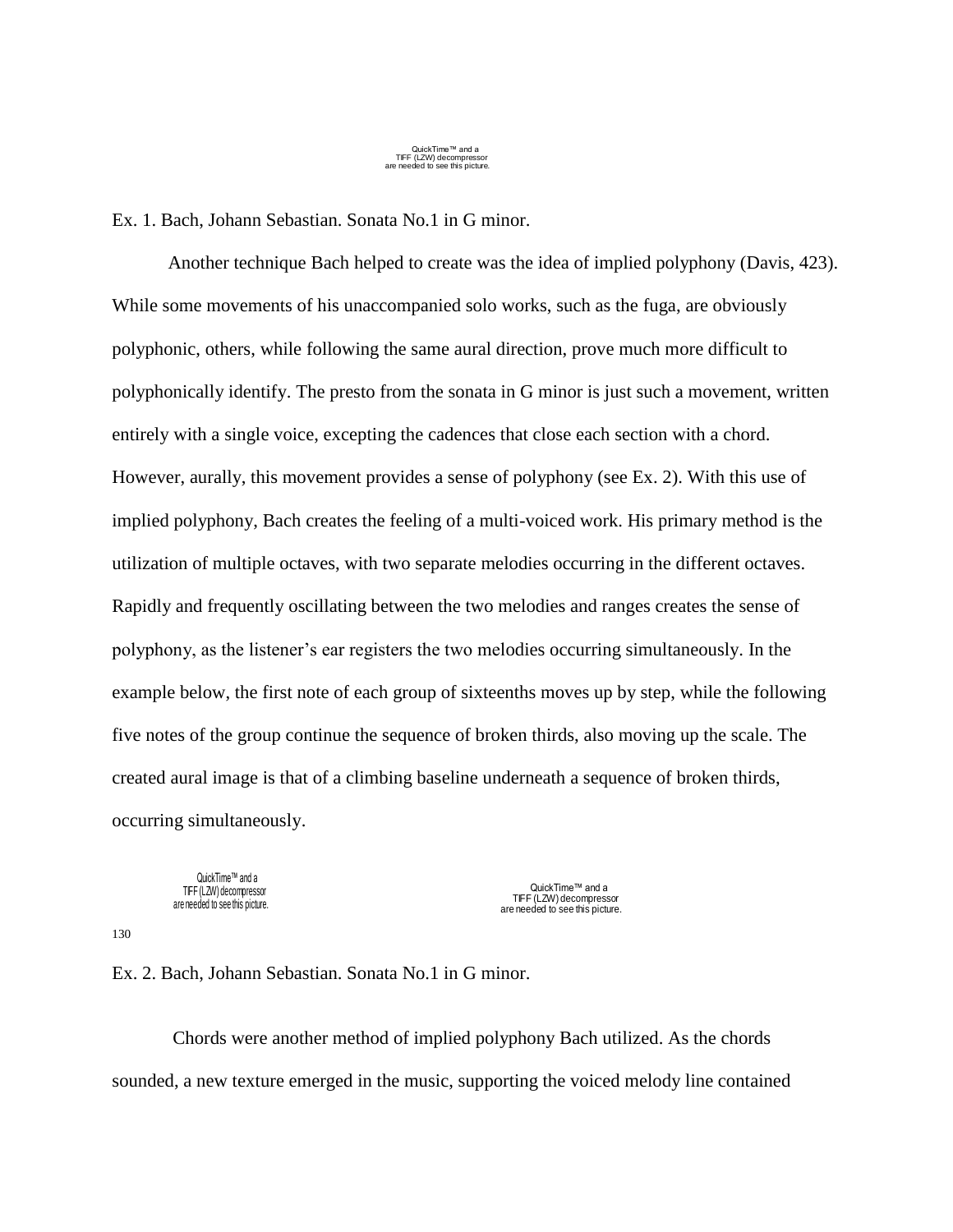within the chordal structure. This writing was yet another venture in Bach's exploration of the violin's potential, and also employing its versatility in mimicking other, multi-voiced instruments. The opening adagio, also from Sonata No. 1, is almost completely chordal, filled in with running passages serving to elongate the chords and point to the appearance of the next melody note, within the sounding of the next chord. This enables the listener to aurally follow the melodic line (see Ex. 3).

### QuickTime™ and a TIFF (LZW) decompressor are needed to see this picture.

Ex. 3. Bach, Johann Sebastian. Sonata No.1 in G minor.

Because of the violin's limited voicing, the results Bach achieved in his unaccompanied solos are an even greater testament to his genius.

> In choosing to write for an unaccompanied violin…Bach severely limited his ability to use many [features of textural variation]. Although his chosen instruments were capable of performing actual chords through the use of multiple stops, those passages that contain instances of implied polyphony must necessarily be monophonic. This means that the listener would constantly be presented with only a single string of notes, which removes the potential for any significant textural variety (Davis, 429).

 In spite of the instrument's limitations, Bach's work in furthering the violin's voice was highly successful, and in many ways revolutionary. His exploration of the multiple voices of the violin established a compositional technique that remains in place today, hundreds of years later. One of the most obvious places his voicing ideas surface in the current solo violin repertoire is within the cadenza. This extended virtuosic passage, common to most any violin concerto, features many striking similarities in structure and content to the work of Bach. First, the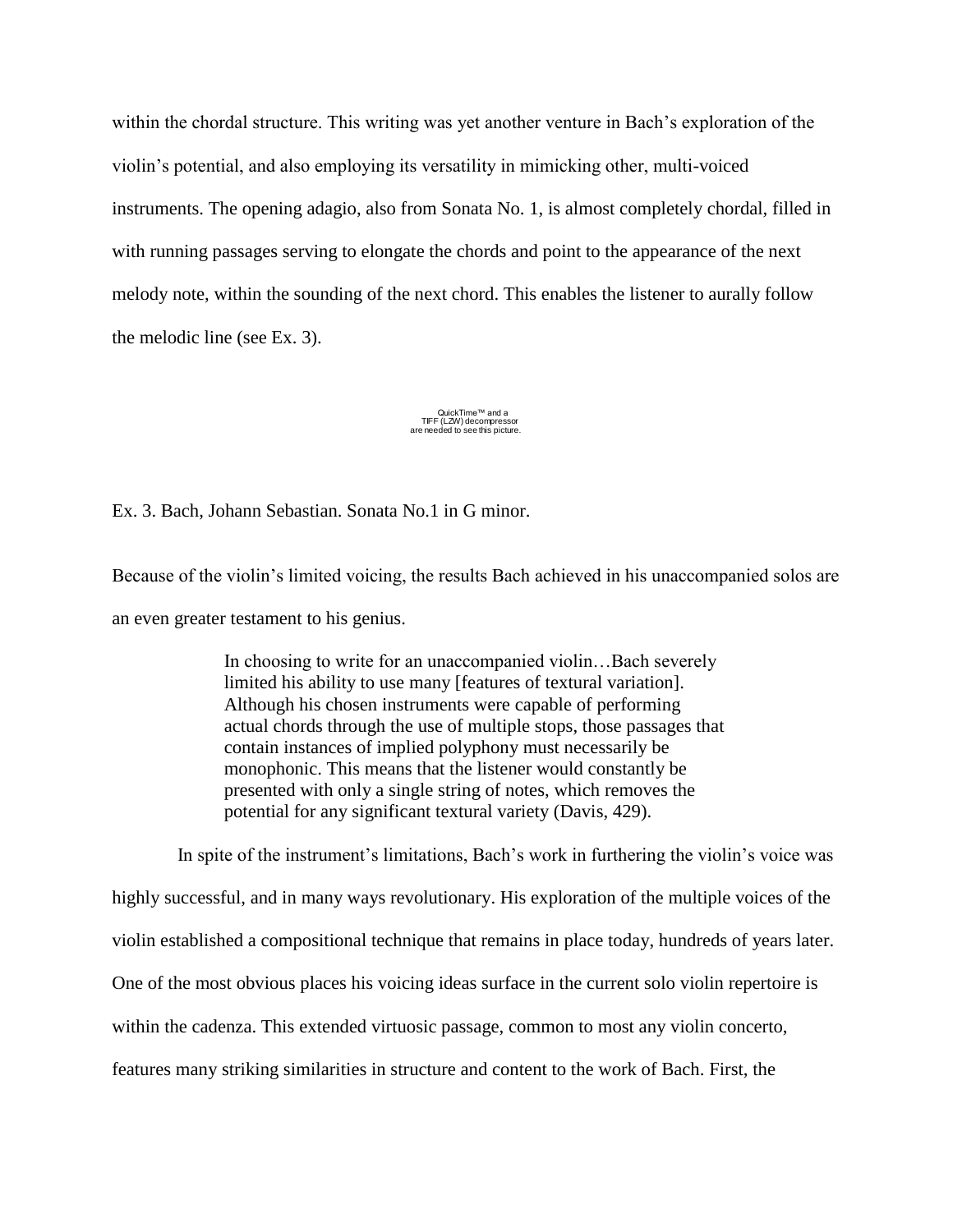cadenza is unaccompanied; on the one hand requiring the violin to fill the void created by the absence of the orchestra, and also allowing the violin the freedom of wholly unhindered expression. Looking more directly at content, cadenzas are rife with a finely developed polyphony–-building on the polyphonic foundations Bach established, but moving far beyond the bounds limiting his initial efforts to realize the multiple voices sourced in this single-voice instrument. An excellent example is the Glazunov Violin Concerto, written in the early twentieth century, but still strongly exuding the influence of Bach. Two main themes presented throughout the concerto appear in the cadenza as one consolidated part, yet with two complete, distinct voices (see Ex. 4).

254

## QuickTime™ and a TIFF (LZW) decompressor are needed to see this picture.

#### Ex. 4. Glazunov, Alexander. *Violin Concerto in A minor, Op. 82.*

This is but one of many examples showing that although he was appreciated during his life, Bach's influence has grown to incalculable proportions since his death. His fingerprints are present to some degree in practically every piece in the modern violin repertoire.

It is difficult to name a composer whose influence equals that of Johann Sebastian Bach. Because of his strong musical heritage, his respectable career, and his unprecedented talent, his contributions to the changes and developments of solo instrumental music produced a ripple effect that musicians continue to experience to this day. More specifically, the methods he devised through the composition of his solo violin sonatas and partitas serve as a foundation for much of the standard solo violin repertoire performed today. These works derived their life from the emergence of the violin, and therefore its higher level of social acceptance, an acceptance that continues today as evidenced by the firm place his pieces occupy in the performance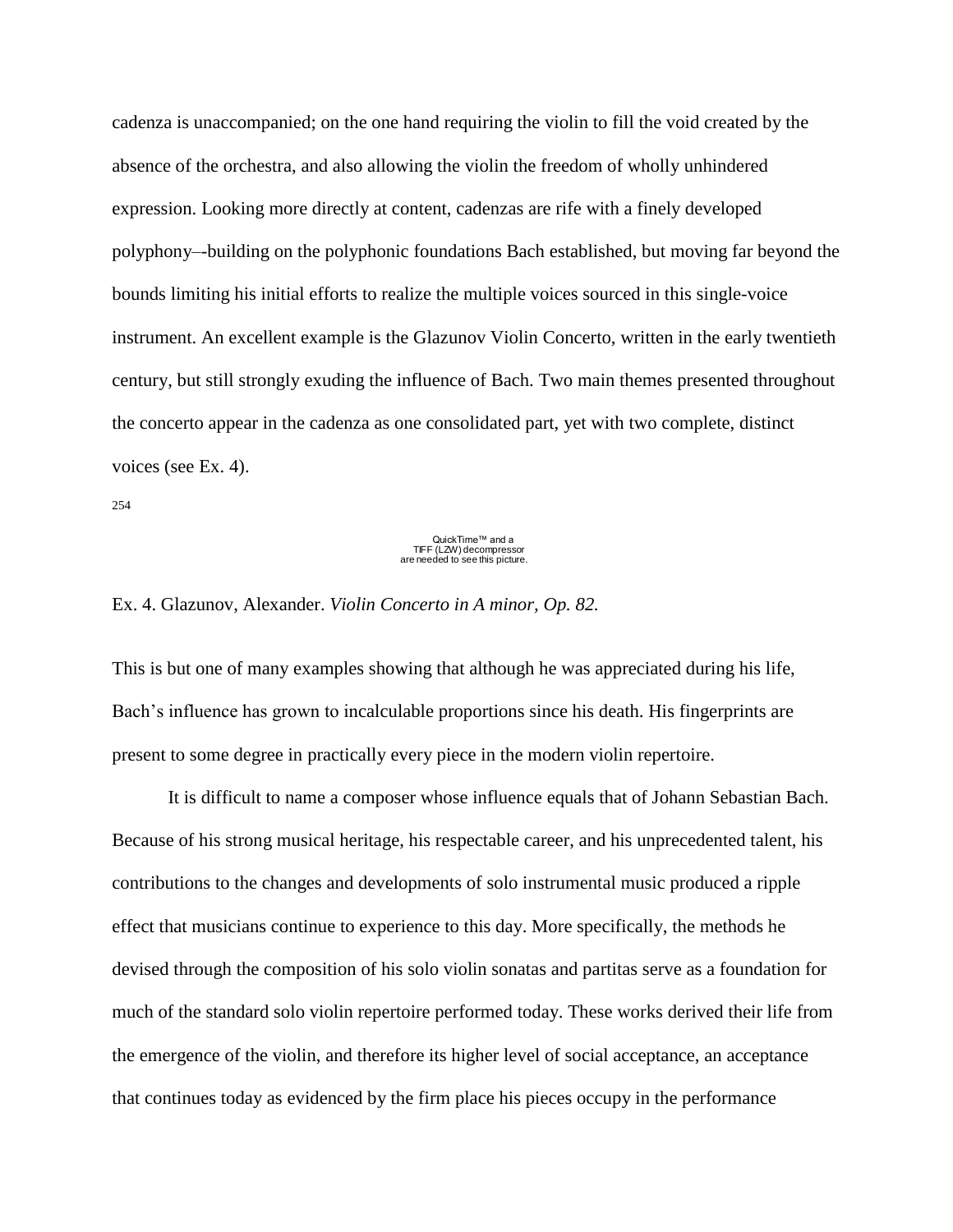repertoire of today's top violinists such as Itzhak Perlman, Joshua Bell, and Hilary Hahn. The techniques the works employ appeared as a result of the novelty of the instrument's extreme versatility, while in light of its unique limitations. This new voice, discovered through the violin's further development, was subsequently realized by the work of Bach. The works' inspiration and order are due, at least in part, to the supportive conditions, both musically and personally, Bach experienced during his time as kapellmeister at Cöthen. Under the employ of an affluent, supportive patron, free to compose in the style of his choosing, Bach produced some of his most adventuresome pieces. His pioneering efforts were not in vain. They serve as the foundation upon which much of the classical violinist's repertoire is built.

> It often happens in the history of the arts that a genius far in advance of his time is accorded recognition only after his death. In Bach's case the picture is somewhat different. In his own time his music was frequently considered antiquated. Yet to later generations it has proved to be an inexhaustible source of inspiration, a vital force within Western man's musical heritage. (Geiringer, 353)